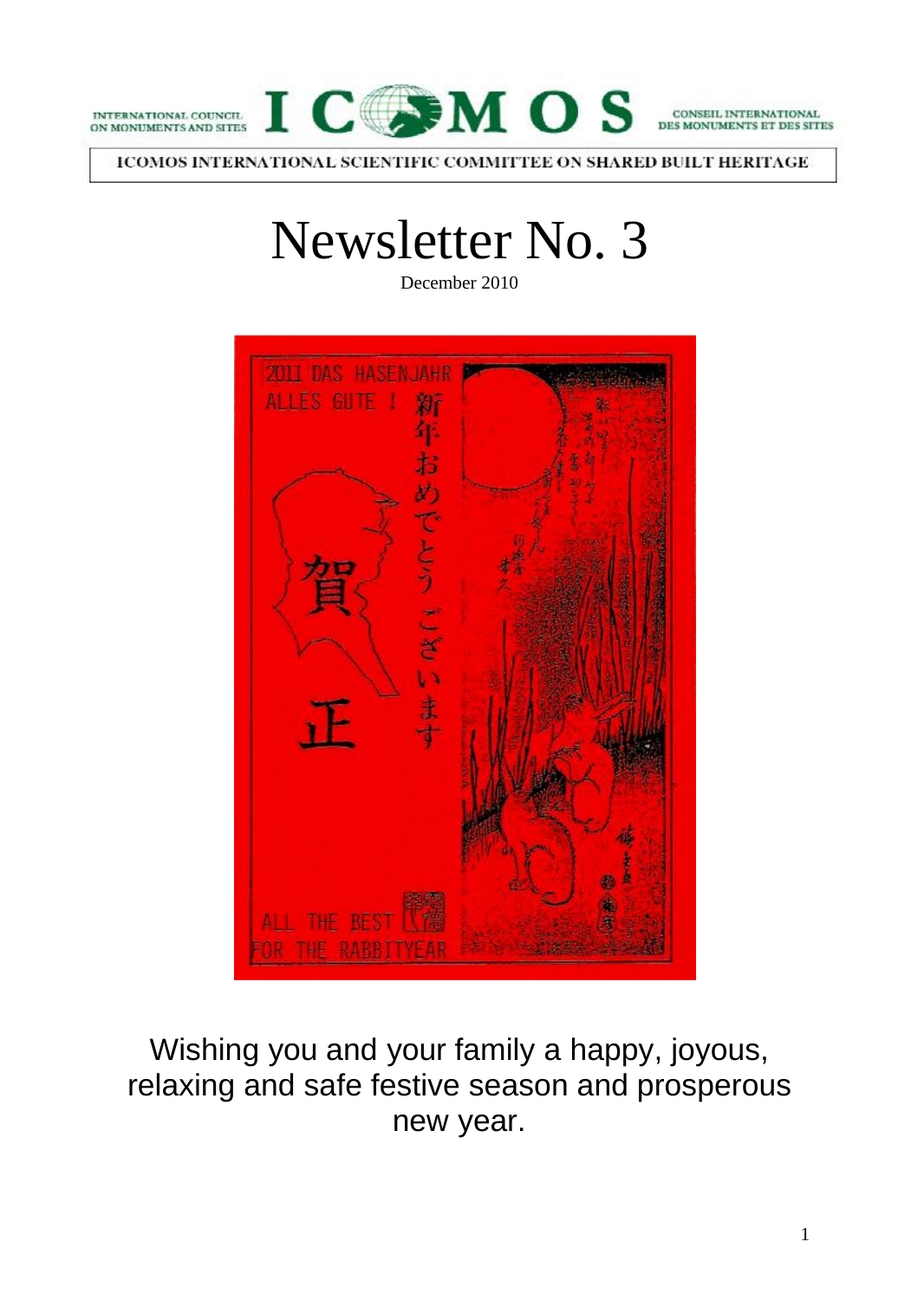INTERNATIONAL COUNCIL ON MONUMENTS AND SITES



CONSEIL INTERNATIONAL MONUMENTS ET DES SITES

**ICOMOS INTERNATIONAL SCIENTIFIC COMMITTEE ON SHARED BUILT HERITAGE** 

Dear members of ICOMOS ISC on Shared Built Heritage, dear colleagues and friends,

Before the year 2010 is going to end, I like to come back to you and give you a short report on the activities of our committee, the bureau and myself, which happened since the last newsletter in July. Further more I like to draw your attention on the upcoming events for 2011 and 2012.

## **1 - Suriname, the SBH conference on Shared Heritage in historic (colonial) cultural landscapes 17.-24.10.2010**:

Thanks to our members Peter van Dun and Benedict Goes and the colleagues in Suriname, the conference was very successful, well organized and went on very smoothly. The place, Paramaribo - a WH site -, was terrific and the conference premises perfect. We received a very warm welcome by the colleagues from Suriname. The topic was of great interest for shared built heritage. It focused on an important issue, the shared built and also intangible heritage in historic cultural landscapes. It would have deserved a greater awareness among the ICOMOS family and the professionals concerned in this topic around the world and therefore a greater participation. Unfortunately there have been only 6 members of SBH on the conference. I trust and believe that the results should be published and sprat widely among the ICOMOS family and among others experts. Therefore I hope and strongly recommend to publish Benedict's report, findings and recommendations in our www.site. I enclose the findings and recommendation.

#### **2 - Suriname, the annual meeting of SBH 18.10.2010**

Admittedly it is not so effective and also gratifying to have a meeting of a committee with only 4 members, including the president and the general secretary, but nevertheless the meeting was held and Benedict, Claus-Peter, our new member Michel Doortmont discussed for 4h the upcoming conference in South Africa and other issues. Michel is an expert on Dutch colonial architecture and town planning in Africa and will hopefully come to SA to distribute a paper on that. He hopefully can also help to find African Speakers for the conference. The minutes by Benedict is attached.

#### **3 - Dublin Meeting of SBH with ICOMOS Ireland 26.10.2010**

Grainne Shaffrey, a member of ICOMOS Ireland kindly helped us to organize a meeting with ICOMOS Ireland on shared built heritage. Besides me, Sue and Benedict took part and from the Irish site, Grainne Shaffrey, Camilla McAleese and Vincent Camerford attended. We were kindly hosted in the Irish Heritage Trust premises. I explained to the Irish colleagues the mission, goals and activities of SBH,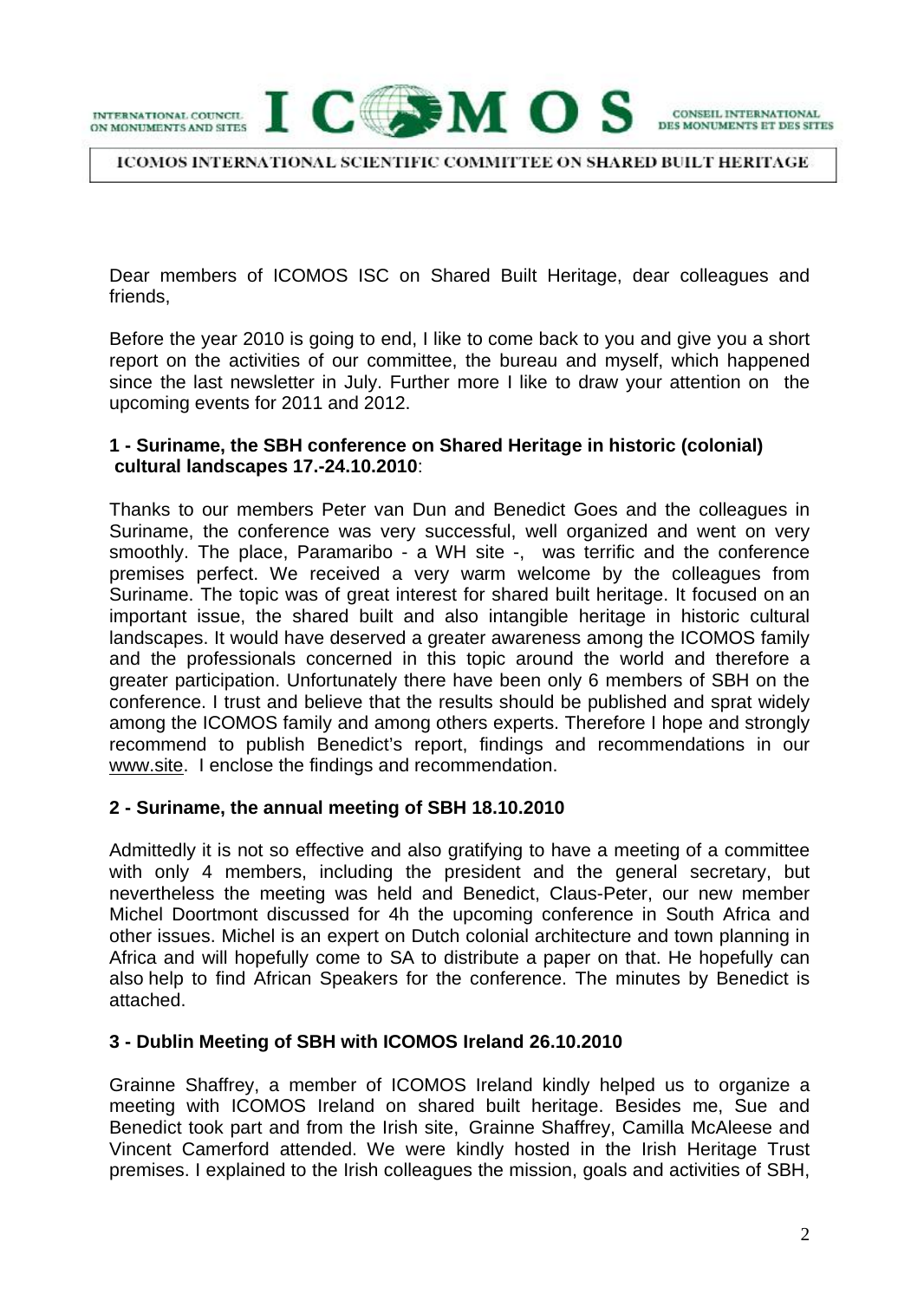

#### ICOMOS INTERNATIONAL SCIENTIFIC COMMITTEE ON SHARED BUILT HERITAGE.

Benedict gave an report on the Suriname conference, Sue gave a ppp on Australian SBH and Vincent Camerford gave an interesting ppp on Irish shared built heritage. See the minutes by Sue attached.

#### **4 - Tokyo meeting with members of ICOMOS Japan 08.11.2010**

After meeting ICOMOS representatives from Thailand and Indonesia early this year I used the opportunity of an invitation of the Kenchiku Gakkai (Chamber of Architects) for a lecture, to approach ICOMOS Japan and call for members for SBH and participation. At a nice lunch meeting I introduced the SBH committee and called for members. The debate on Shared Built Heritage, which includes Japanese involvement, is a very delicate issue, due to the official handling of history issues in the time after WW2. However there is a rising interest on Japanese shared built heritage issues in China, Korea, Taiwan, South East Asia and the Pacific not only by Japanese scholars. Besides the buildings in Korea, China, Taiwan and South East Asia, which dated back to colonialism and occupation, built heritage initiated by migration to USA and Brazil and European influenced Architecture in Japan are of great interest. Kindly see the attached paper.

## **5 - Tokyo meeting with mAAN. 07.11.2010**

During a break on the symposium of Kenchiku Gakkai I met Prof. Johannes Widodo (NUS) and Prof. Shin Muramatsu (Tokyo University), who is the head of mAAN Japan and discussed the conference on Industrial Heritage in Asia and the Pacific in Korea. The mAAN conference will take place in Seoul 25.-27.08.11. The Korean colleagues are working on the details. It will be the annual conference on mAAN with workshops for the students. ICOMOS South Korea, ICOMOS ISCSBH and TICCIH (Asia ?) will be invited to join in. SBH is requested to arrange one day with a key-note and about 6 - 8 papers. The role of SBH will be the focus on SHARED industrial heritage in Asia, the one of TICCIH will be the focus on conservation, preservation and reuse of industrial heritage in Asia. The Organization committee will be:

Shin Muramatsu (Japan), Johannes Widodo (Singapore and Indonesia) Prof. Ahn Changmo, Prof. Yoon Insuk, Sung Kyun Kwan Univ. (South Korea) Stuart Smith UK, London.

The Scientific committee will be Shin Muramatsu (Japan), Johannes Widodo (Singapore and Indonesia) Dr. Siegfried Enders (ISCSBH) and somebody from TICCIH.

Our goal should be to try to encourage colleagues from China, Taiwan, Japan, Korea, Thailand, Malaysia, Vietnam, Cambodia, The Philippines, Singapore and Indonesia to highlight the situation on shared industrial heritage in the respective country. I am in contact with a colleague of German TICCCIH who could give a paper on railway systems in Asia, which could be complemented by somebody focusing the railway station buildings, which have been built mainly by foreigners or locals who have been educated in Europe or America. Besides ISCSBH could have an extra day to have a separate meeting of the members of SBH in Asia and the Pacific.

CONSEIL INTERNATIONAL

MONUMENTS ET DES SITES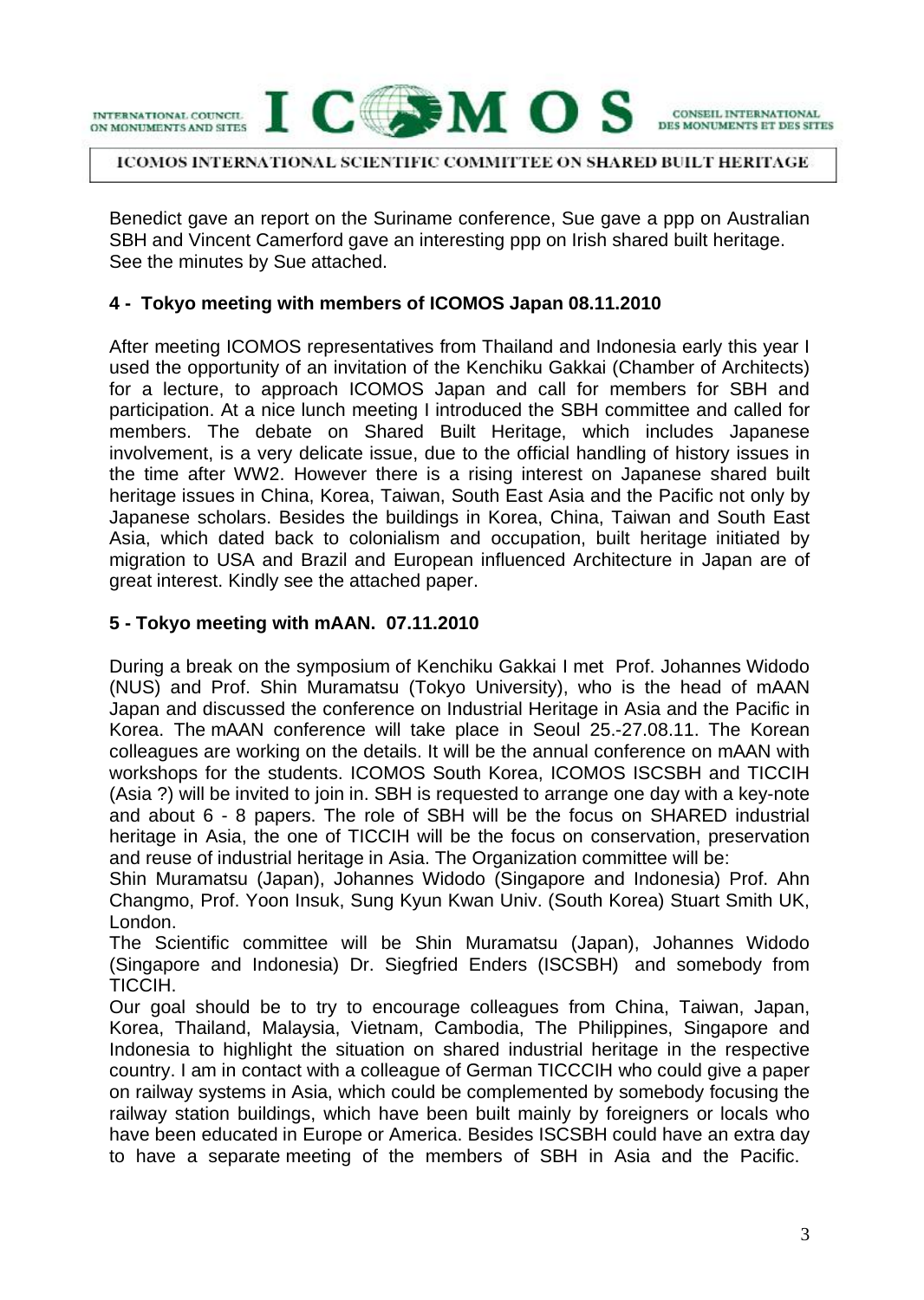



**ICOMOS INTERNATIONAL SCIENTIFIC COMMITTEE ON SHARED BUILT HERITAGE** 

## **6 - Shanghai, meeting with colleagues of SBH and World Heritage Institute of Training and Research for the Asia and the Pacific Region. Nov. 15th and 16th , 2010**

On a visit to Shanghai I met our members Prof. Qing Mei and Dr. Yuan Ding. They introduced me to Dr. Xin Li, who is the director of an Institute of Training and Research for the Asia and the Pacific Region on World Heritage, which is based on Tongji University and is under the Auspices of UNESCO. Shared built heritage is a great issue for the activities of this Centre, since most of the large cities on the East Coast of China are packed with this and the focus on listing and renovating this kind of architecture is getting more and more in local urban policy. Dr. Li is offering the premises the institute for upcoming meetings, symposia of SBH. He also applied for a membership in our committee. (See the minutes)

## **UPCOMING ACTIVITIES IN 2011**

#### **1- SBH Conference in Africa**

In Dublin, Benedict and myself had a meeting with representatives of ICOMOS SA (Andrew Hall and Laura Robinson). It was reassured that ICOMOS SA and the other partners are very much interested in having this conference in 2011 in South Africa. I attach Benedict's Report on the meeting. After returning to SA a meeting of ICOMOS SA took place and it was decided that the conference should be postpone to June/July (some when between June  $20<sup>th</sup>$  and July 10<sup>th</sup>).

The actual situation for the planning of the event is given below:

# **International Conference on SHARED BUILT HERITAGE in AFRICA**



Date: between June 20<sup>th</sup> and July 10<sup>th</sup> Duration: Conference 3 days Post Conference Tour 2-3 days Venue: Casteel De Goede Hope, Cape Town, South Africa

CONSEIL INTERNATIONAL

Partners: ICOMOS NC of South Africa, South African Heritage Resources (SAHRA)- confirmed Cape Town Heritage Trust confirmed City of Cape Town , (to be confirmed) African World Heritage Fund (to be confirmed) Department of Arts and Culture (to be confirmed)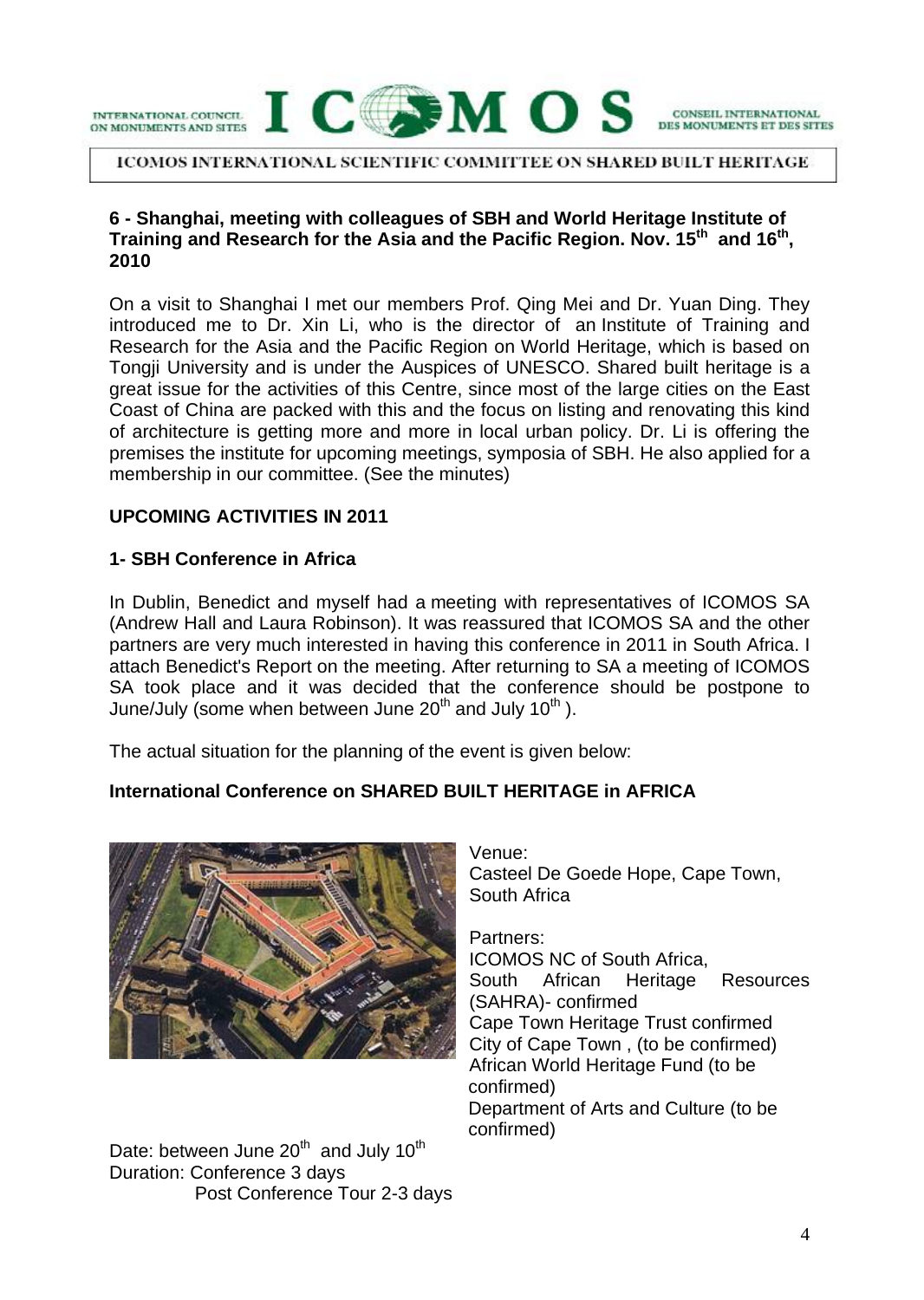INTERNATIONAL COUNCIL ON MONUMENTS AND SITES



#### **ICOMOS INTERNATIONAL SCIENTIFIC COMMITTEE ON SHARED BUILT HERITAGE**

Topic and programme of the conference:

Shared Built Heritage in Africa, awareness and handling ( has to be confirmed by ICOMOS SA)

1. day

The situation of Shared Built Heritage in Cape Town and South Africa

2. day

Report the situation of built heritage shared with

- the Netherlands
- Great Britain
- France
- Germany
- Portugal

3. day

Fortifications in Africa, a shared built heritage with a specific tangible and intangible significance.

Religious shaped Shared Built Heritage (The Moravians settlements)

## **Annual Meeting of ISCSBH**

**Post Conference tour to the Cape Province:** (Beverely's suggestions and remarks)

## *Option 1 ( Cape Winelands Cultural Landscape and Mamre Mission Station) TWO DAY TOUR*

*Links: <http://www.winelands.co.za> <http://www.sa>-venues.com/attractionswc/capewinelands-attractions.htm <http://www.google.com/images>*

*Some of you may be familiar with South African wines and its associated cultural heritage, ranging from picturesque landscapes to a unique architectural style developed during the Dutch rule at the Cape. This is a heritage currently on the World Heritage Tentative List. These landscape are mostly located with a 50km radius of Cape Town. There are others that are some 70 km away. However, one can*  easily witness some of the most historical farms within two days and have wine *tasting thrown into this. Culinary delights, which includes traditional Cape Cuisine - a fusion of early colonial and slave dishes can be experienced at these historic estates.*

*1) Constantia-Tokai Cultural Landscape- This would include a trip to Groot Contantia and possibly Steenberg manor houses. 2) Dwarsriver Valley- Groot Drakenstein -Stellenbosch / Franschhoek- This will* 

*include a visit to Boschendal, Solms Delta Farms and Stellenbosch Historic Core and /or Franschhoek.*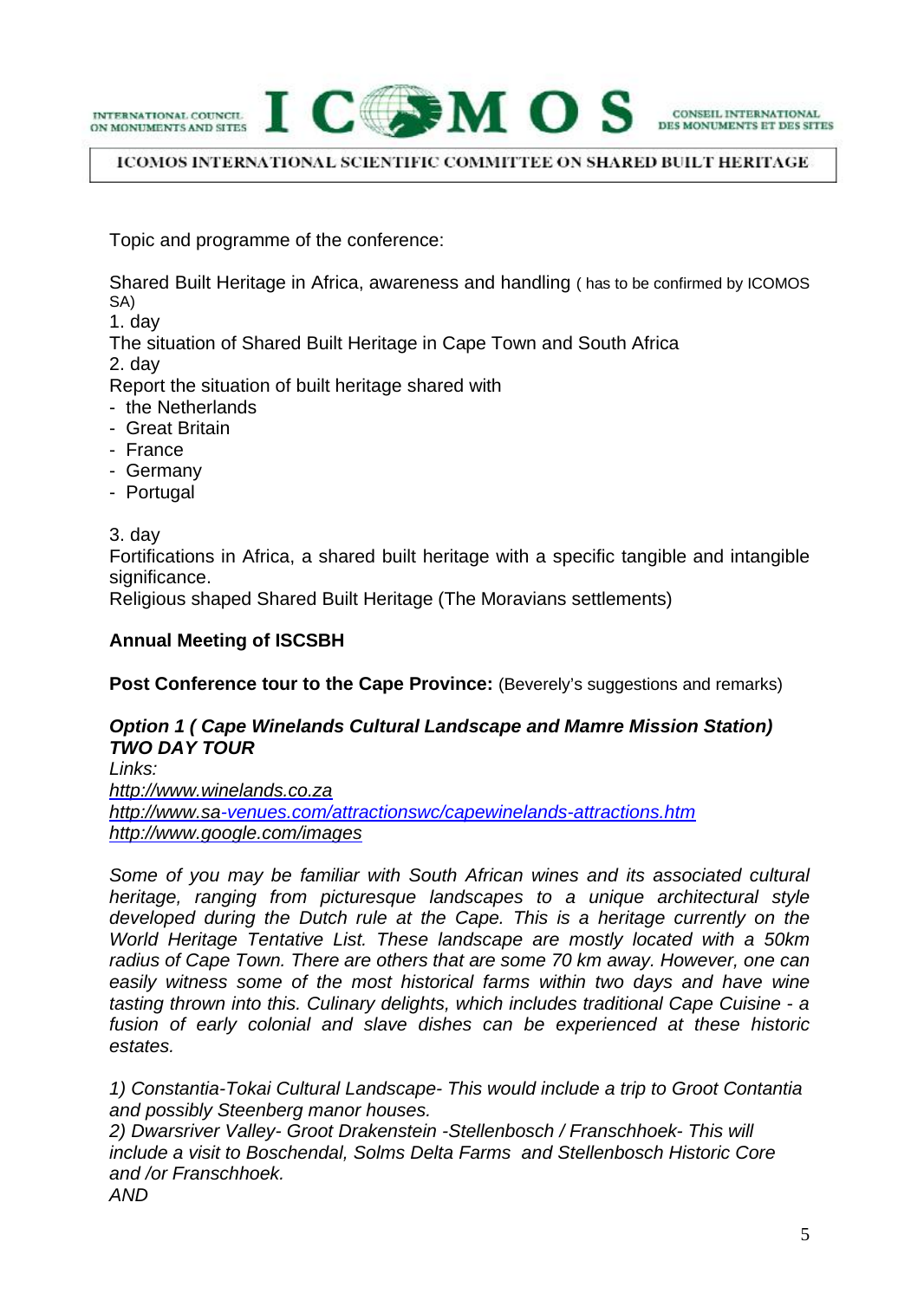

#### **ICOMOS INTERNATIONAL SCIENTIFIC COMMITTEE ON SHARED BUILT HERITAGE**

*For a Mission Station experience located a stone drop away from Cape Town, some 30-40 km, Mamre Moravian Mission Station is most accessible. Although the mission complex is much urbanised the Historic Werf Complex remains in tact and still portray the original character.*

# *Option 2 ( Gendadendal, Elim, Kassiesbaai and Cape Agulhas) THREE DAY TOUR*

*Links: <http://www.overberg.co.za> <http://www.tourismcapeoverberg.co.za/ctru/content/en/za/cap>e-overberg-overview <http://www.viewoverberg.com/Arniston%20Waenhuiskrans.asp> [http://www.google.com/images?client=safari&rls=en&q=waenhuiskrans&oe=UTF-](http://www.google.com/images?client=safari&rls=en&q=waenhuiskrans&oe=UTF)8&um=1&ie=UTF-8&source=univ&ei=RI0FTZrjLM2cOtWZ8aYB&sa=X&oi=image\_result\_group&ct=title &resnum=2&ved=0CCgQsAQwAQ&biw=1280&bih=458*

*This option includes experiencing historic settlements such as Genandendal Mission Station, Elim Mission Station, Cape Agulhas etc and Fishing Villages of the Overberg, Souteast Coast of Western Cape with the furthest being located some 240 km from Cape Town. Most of these sites are located along the same route (ie N2) with the final destination site Cape Agulhas being the furthest at approximately 240 km from Cape Town. More information has been provided in a previous e-mail.*

*NOTE: Both options are bound to provide you with a spectacular albeit different experience on shared built heritage in the Western Cape. The first offers mostly an experience on early colonial settlement including slavery in the Western Cape. The second option is a result of later settlement into the interior where Mission Complexes offered refuge to certain Khoi and San people and even freed slaves. Fishing Villages used to be a common occurrence on the coast and Kassiesbaai remains one of the most in tact living heritage site , where fisherman still try to ply their trade. A most interesting history. Off course, Agulhas, the southernmost tip of Africa is in the same vicinity. The area is also famous for its shipwrecks etc......*

Organization Committee:

Beverley Crouts-Knipe, Laura Robinson, Andrew Hall, Karel Baker SBH Bureau: Siegfried Enders, Sue Jackson-Stepowski, Anand Singh Bawa, Benedict Goes

It was insured by the colleagues in SA that the final decision about the date and the topic will be made after the holidays (Jan  $15<sup>th</sup>$ , 2011) and an immediate call for papers and participation will be send out.

CONSEIL INTERNATIONAL